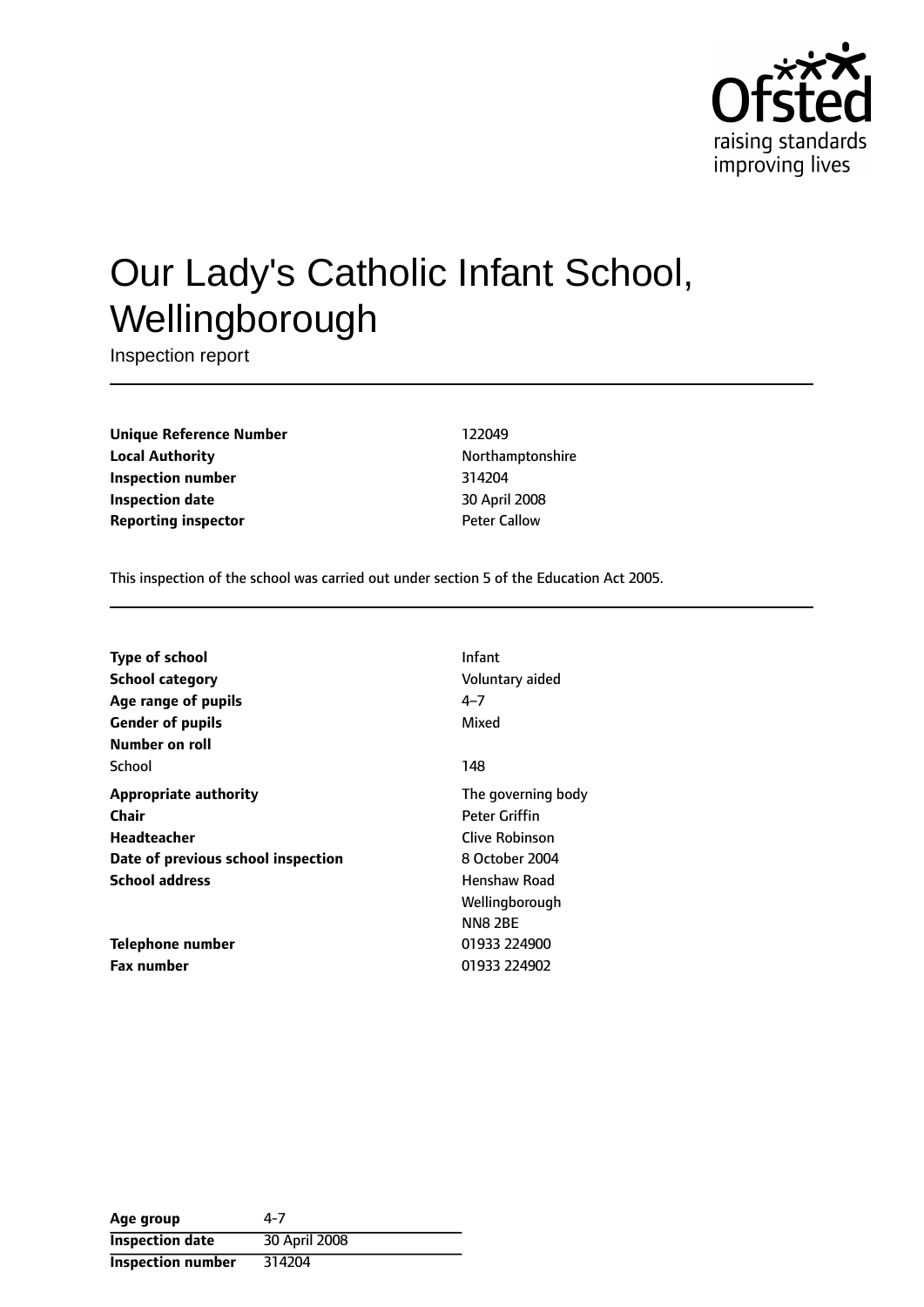© Crown copyright 2008

.

#### Website: www.ofsted.gov.uk

This document may be reproduced in whole or in part for non-commercial educational purposes, provided that the information quoted is reproduced without adaptation and the source and date of publication are stated.

Further copies of this report are obtainable from the school. Under the Education Act 2005, the school must provide a copy of this report free of charge to certain categories of people. A charge not exceeding the full cost of reproduction may be made for any other copies supplied.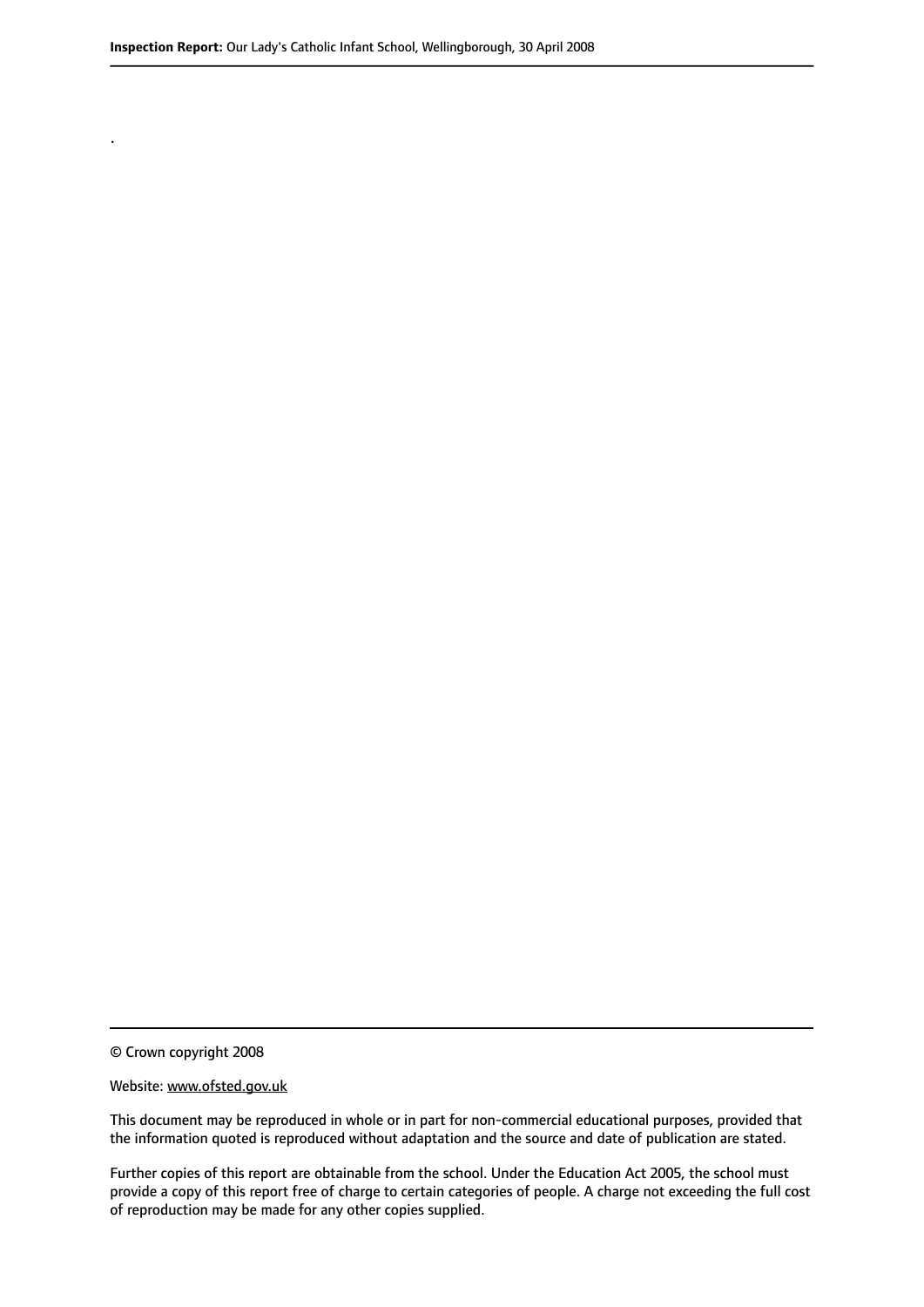# **Introduction**

The inspection was carried out by one Additional Inspector. The inspector evaluated the overall effectiveness of the school and investigated the following issues: the impact of work to raise standards and achievement in reading; the quality and consistency of assessment, target setting and tracking of pupils' progress; and the effectiveness of leaders, particularly subject coordinators, in evaluating the performance of the school. Evidence was gathered from discussions with the headteacher, senior leaders, subject coordinators, a governor, parents and pupils; lesson observations; scrutiny of teachers' planning and pupils' work; analysis of assessment data; and a review of the school's monitoring and evaluation records. Other aspects of the school's work were not investigated in detail, but the inspector found no evidence to suggest that the school's own assessments, as given in its self-evaluation, were not justified, and these have been included where appropriate in the report.

## **Description of the school**

Pupils come from a wide area and considerably varied backgrounds. The large majority are from Catholic families. The proportion of pupils who are of minority ethnic background is above average and increasing, as is the proportion of pupils with English as an additional language. Approximately one third of pupils have learning difficulties. The headteacher is relatively new in post, having taken over responsibility for the school in January 2007.

#### **Key for inspection grades**

| Grade 1 | Outstanding  |
|---------|--------------|
| Grade 2 | Good         |
| Grade 3 | Satisfactory |
| Grade 4 | Inadequate   |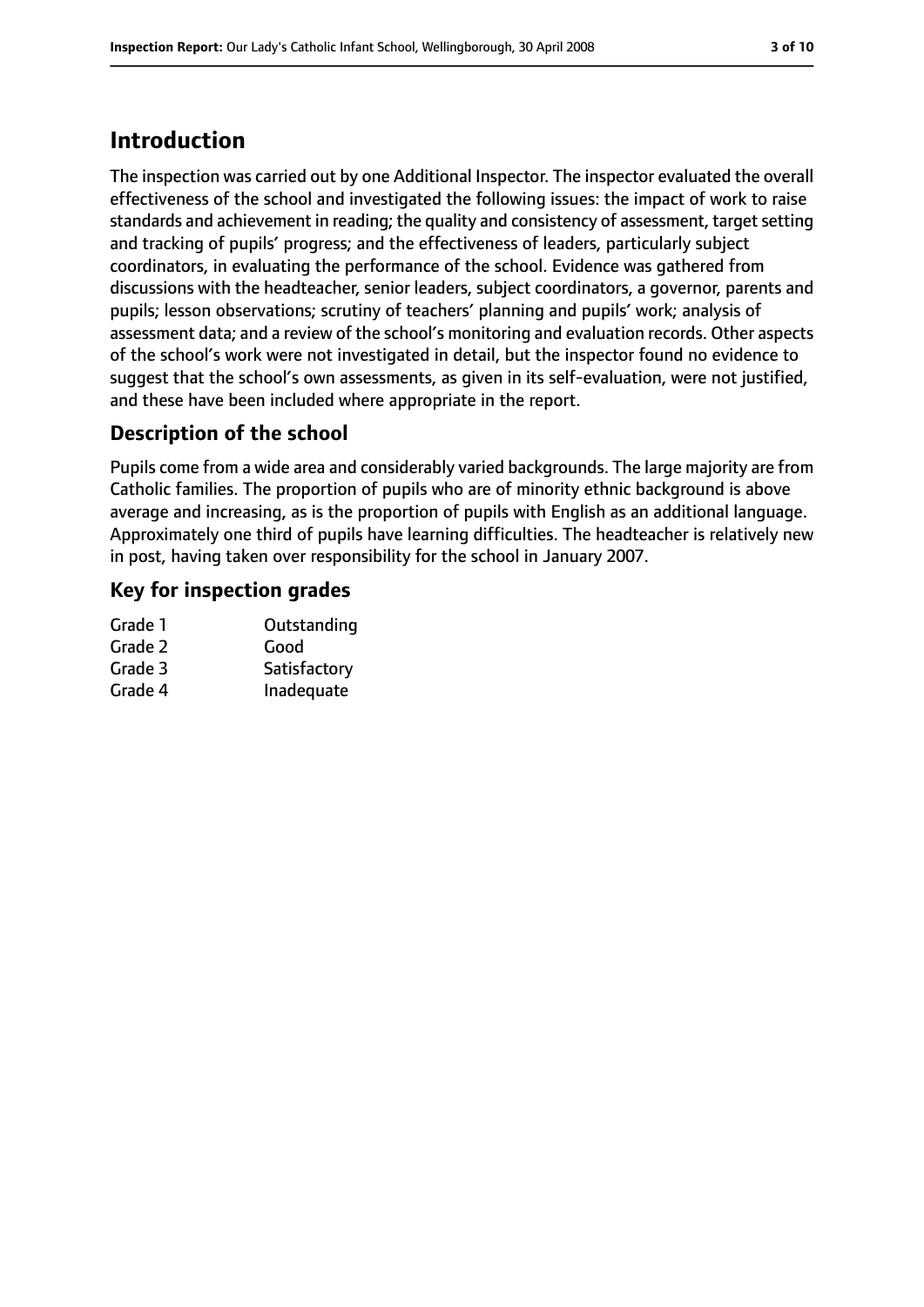# **Overall effectiveness of the school**

#### **Grade: 2**

This is a good school. It owes its success to the extremely good teamwork of the staff and the very effective leadership of the headteacher, who with the support of governors is taking the school from strength to strength. Through thorough and accurate self-evaluation, staff and governors have a clear picture of the school's strengths and areas for development. There have been some significant improvements in the last year and the school has good capacity to improve further. Above all, everyone strives towards the school's mission statement and it is, as one pupil described, 'a loving, caring school'.

Pupils' great enjoyment of school is very evident. Parents say how happy their children are to go to school and pupils talk about the friendliness and kindness of adults, as well as other pupils. One pupil was keen to say, 'The best thing about this school is the adults help us learn.' Pupils' genuine enthusiasm for school life shows on their faces, both at work and at play. They particularly enjoy a wide range of practical activities, including the use of information and communication technology (ICT), which helps them to be motivated in their approach to learning.

The outstanding pastoral care given to pupils contributes significantly to their enjoyment of school and to how safe and secure they feel. It also supports the school's good efforts to improve the irregular attendance of a few pupils. Pupils' spiritual development is a strength and the oldest pupils confidently talk about the school's mission statement and how they should try to put this into practice in their daily lives. Acts of worship are well linked with what pupils are studying in class, so that their work on themes such as 'frogs' or 'mini-beasts' is reinforced by reflection on, and respect for, the natural world. Daily worship also emphasises how much each child is valued, and the part each one can play in contributing to the school community.

Pupils have a good understanding of how to lead a healthy lifestyle and even those in the Foundation Stage know the importance of eating fruit. The early morning session of 'Activate' not only contributes to pupils' daily exercise, but also helps their understanding of the need to be mentally alert when they begin their learning. Pupils are aware of the importance of staying safe in school and talk about why they must not go beyond the fences. The involvement of visitors, such as the school nurse, the police and fire services, supports pupils' personal development well. Visits outside school also contribute, such as those by the talented choir to local events.

The levels of skill when children start in the Foundation Stage are very varied, but overall they are broadly in line with those expected at this age. Generally, there are weaknesses in children's communication and language skills and a small minority of children have poorly developed personal and social skills. Pupils, including those with learning difficulties, achieve well. By the time they leave at the end of Year 2, standards are above average overall, and significantly above average in writing.

There has been a determination this year to raise standards in reading to match those in writing, particularly for boys and the more able, who have done less well in this area. The school has put a range of good strategies in place to improve reading, including working more closely with parents and providing more adult support in lessons. A wider range of reading material has been purchased, including non-fiction to encourage boys to read more and play-scripts and novels to extend the more able. Although the full impact of these strategies has yet to be seen, there are already some encouraging signs. Higher standards in reading in the Foundation Stage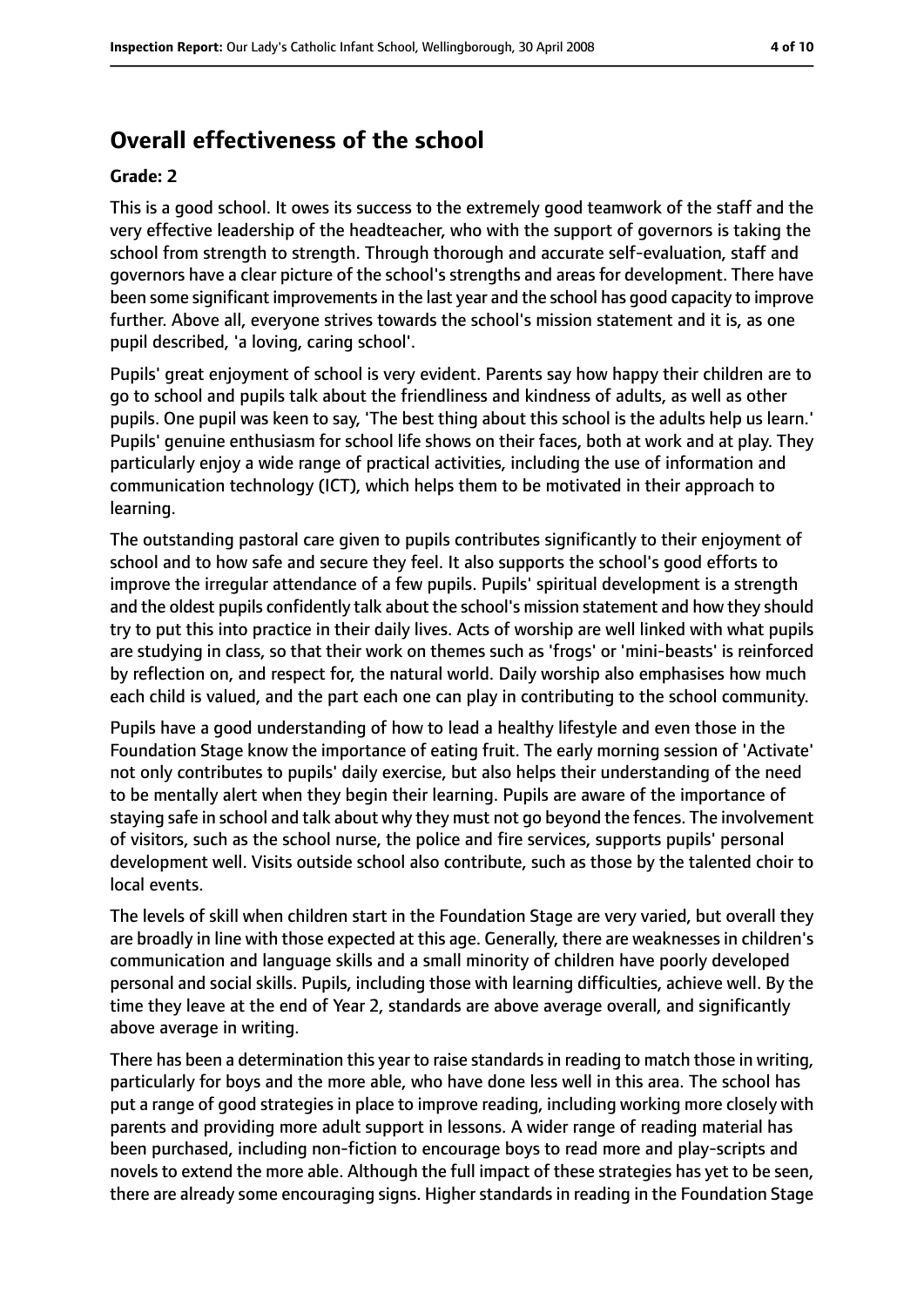are now evident because of a more structured approach to the teaching and learning of phonics. The school recognises that there is more to be done to improve reading, including extending this structured approach to phonics into Years 1 and 2. Excellent provision is made for pupils who do not have English as their first language to learn to read, so that they make good progress.

Good teaching helps to ensure that pupils of all abilities and backgrounds achieve well. Effective use is made of assessment to ensure that tasks are very carefully planned to build on what pupils already understand and can do in mathematics and writing, and increasingly this is happening in reading. Pupils are highly engaged in all their lessons as a result of positive relationships and a well-balanced curriculum. Art and music are strongly promoted and pupils reach high standards in these subjects. Pupils of all ages get good verbal feedback on how well they are doing in their work and what they need to do to improve. Pupils' written work is regularly marked with positive comments and the school is taking action to ensure that these comments more frequently identify the next steps in learning.

The headteacher is taking steps to ensure that there is consistently good practice in the setting of targets for pupils to attain and the tracking of pupils' progress, both by individual teachers and at a whole-school level. He recognises that this is necessary to raise standards further, to identify and support any pupils at risk of underachievement more quickly, and to raise the quality of academic guidance to match that of the pastoral care. The headteacher has correctly identified the effective practice that currently exists in Year 2, on which the school can build. In addition, he is aware that not enough attention has been given to the tracking of children's progress in the Foundation Stage. Currently, this is not sufficiently rigorous to clarify those aspects of the six areas of learning in which pupils perform less well.

In the last year, subject coordinators in English, mathematics and science have begun to take greater responsibility for monitoring the performance of the school. Their observations of lessons and scrutiny of pupils' work are leading to improvements in the quality of teaching, learning and the curriculum. For example, they are developing more accurate procedures for assessing pupils' performance in practical activities, in areas such as mathematics and science. However, so far, they have not been involved enough in the tracking of pupils' progress across the school.

Pupils are well prepared for the next stage in their education because of their good attitudes to learning and good basic skills. Pupils' progress is strongly supported by the positive relationships that exist with parents and a range of different agencies. As one parent said, 'Our Lady's is a fantastic place for children to learn and grow.'

## **Effectiveness of the Foundation Stage**

#### **Grade: 2**

Parents acknowledge that the welcome and care given to each child when they join the Foundation Stage ensures that they settle quickly and begin to enjoy school. Adults are very responsive to each child's personal and academic needs, enabling them to achieve well. Those with learning difficulties and the most vulnerable receive extremely good support, with the result that their communication, language and social skills develop particularly quickly and well.

Improvements in the Foundation Stage provision have taken place rapidly in the last year, following a thorough evaluation and an effective action plan. Standards in literacy and numeracy are higher than in previous years because of a good balance of adult-led and child-initiated activities. Greater use is being made of the outside area to promote learning. However, there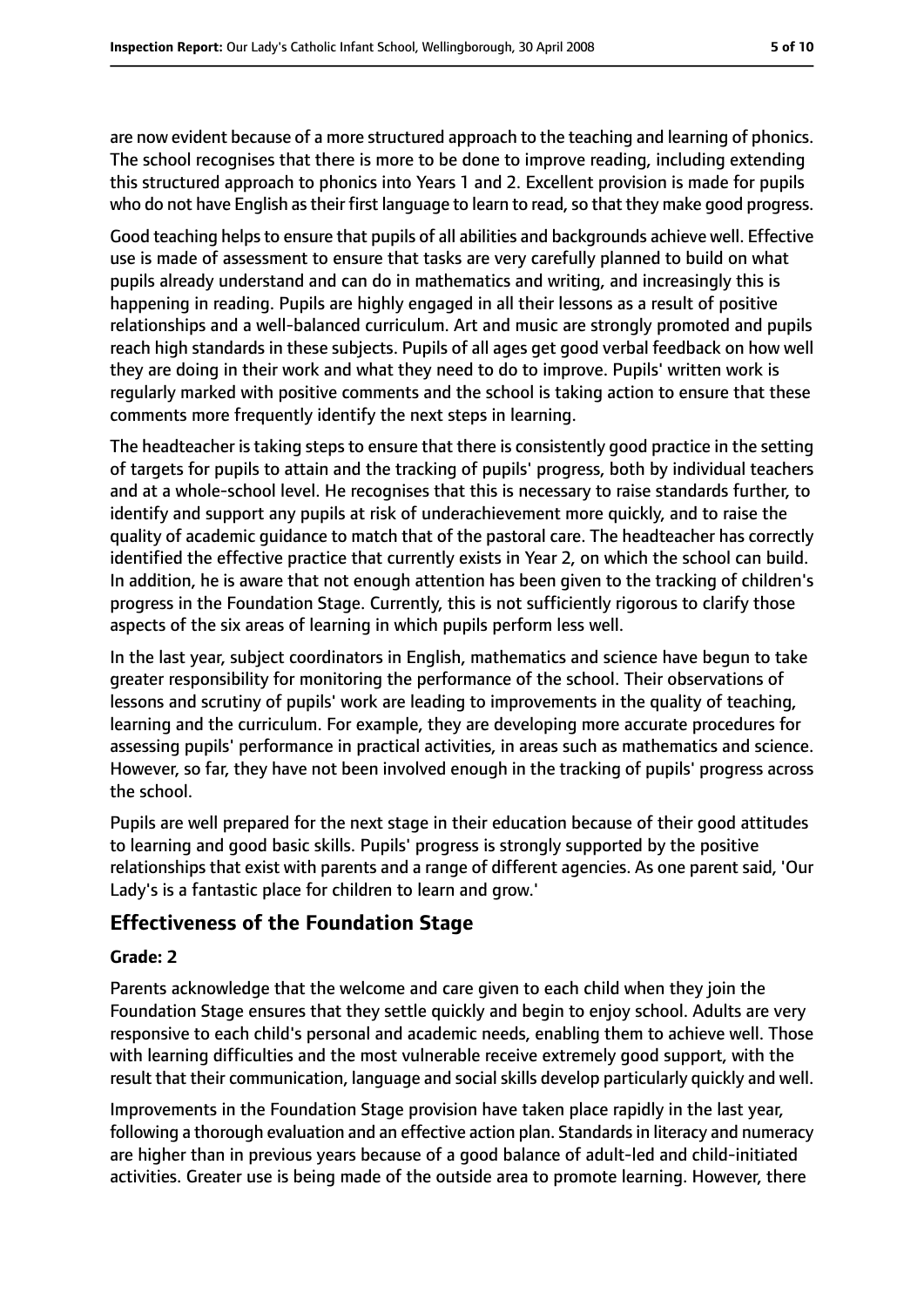are still insufficient opportunities taken to ensure this resource promotes children's ongoing interest and engagement in the various topics and themes that are being explored.

#### **What the school should do to improve further**

- Raise standards in reading, particularly for boys and the more able.
- Ensure that there is consistently good practice across the school in setting targets for pupils to attain, and in tracking pupils' progress.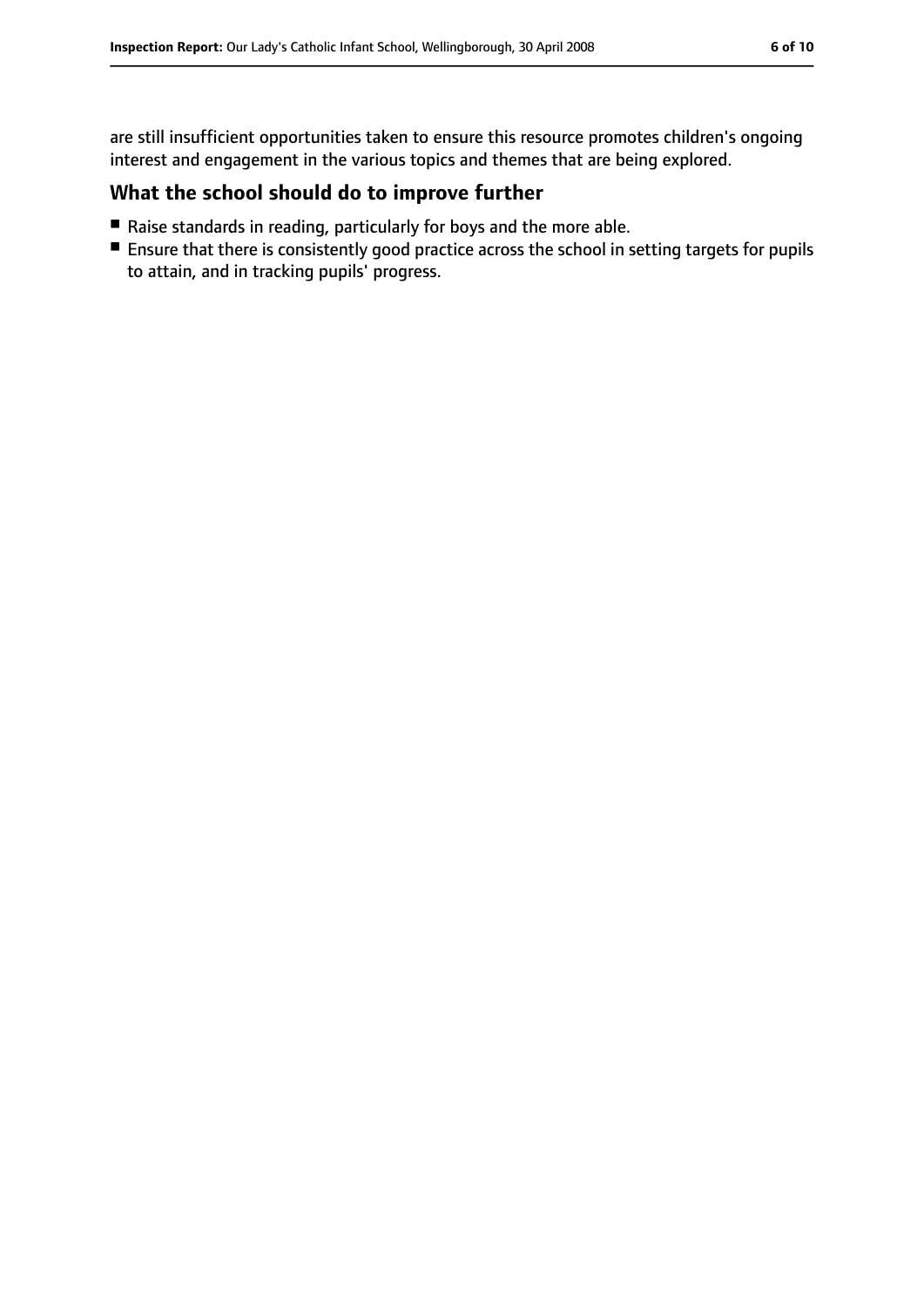**Any complaints about the inspection or the report should be made following the procedures set out in the guidance 'Complaints about school inspection', which is available from Ofsted's website: www.ofsted.gov.uk.**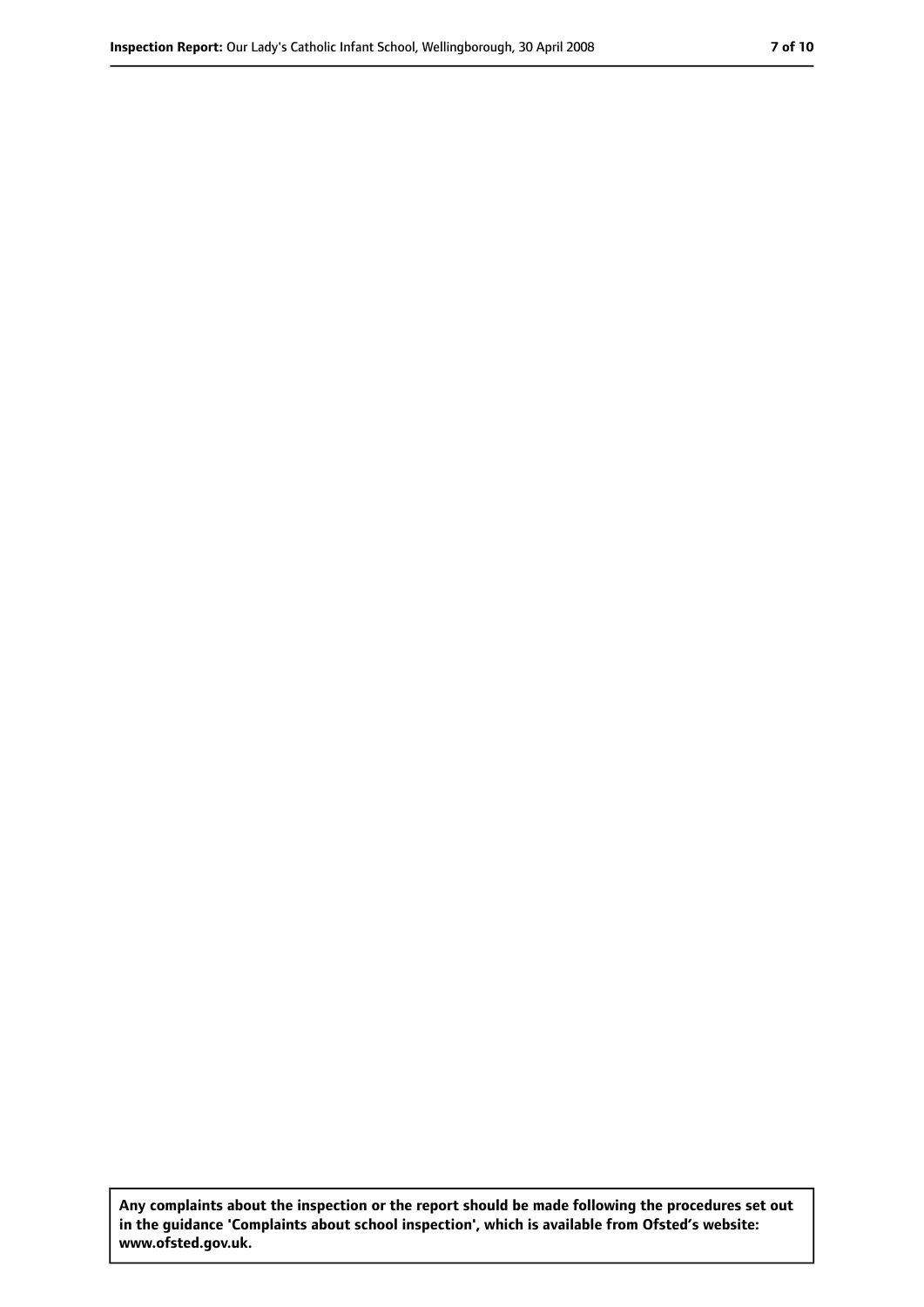# **Inspection judgements**

| $^{\backprime}$ Key to judgements: grade 1 is outstanding, grade 2 good, grade 3 satisfactory, and | <b>School</b>  |
|----------------------------------------------------------------------------------------------------|----------------|
| arade 4 inadeguate                                                                                 | <b>Overall</b> |

## **Overall effectiveness**

| How effective, efficient and inclusive is the provision of education, integrated<br>care and any extended services in meeting the needs of learners? |     |
|------------------------------------------------------------------------------------------------------------------------------------------------------|-----|
| Effective steps have been taken to promote improvement since the last<br>inspection                                                                  | Yes |
| How well does the school work in partnership with others to promote learners'<br>well-being?                                                         |     |
| The effectiveness of the Foundation Stage                                                                                                            |     |
| The capacity to make any necessary improvements                                                                                                      |     |

#### **Achievement and standards**

| How well do learners achieve?                                                                               |  |
|-------------------------------------------------------------------------------------------------------------|--|
| The standards <sup>1</sup> reached by learners                                                              |  |
| How well learners make progress, taking account of any significant variations between<br>groups of learners |  |
| How well learners with learning difficulties and disabilities make progress                                 |  |

## **Personal development and well-being**

| How good is the overall personal development and well-being of the<br>learners?                                  |  |
|------------------------------------------------------------------------------------------------------------------|--|
| The extent of learners' spiritual, moral, social and cultural development                                        |  |
| The extent to which learners adopt healthy lifestyles                                                            |  |
| The extent to which learners adopt safe practices                                                                |  |
| How well learners enjoy their education                                                                          |  |
| The attendance of learners                                                                                       |  |
| The behaviour of learners                                                                                        |  |
| The extent to which learners make a positive contribution to the community                                       |  |
| How well learners develop workplace and other skills that will contribute to<br>their future economic well-being |  |

## **The quality of provision**

| How effective are teaching and learning in meeting the full range of the<br>learners' needs?          |  |
|-------------------------------------------------------------------------------------------------------|--|
| How well do the curriculum and other activities meet the range of needs<br>and interests of learners? |  |
| How well are learners cared for, guided and supported?                                                |  |

#### **Annex A**

 $^1$  Grade 1 - Exceptionally and consistently high; Grade 2 - Generally above average with none significantly below average; Grade 3 - Broadly average to below average; Grade 4 - Exceptionally low.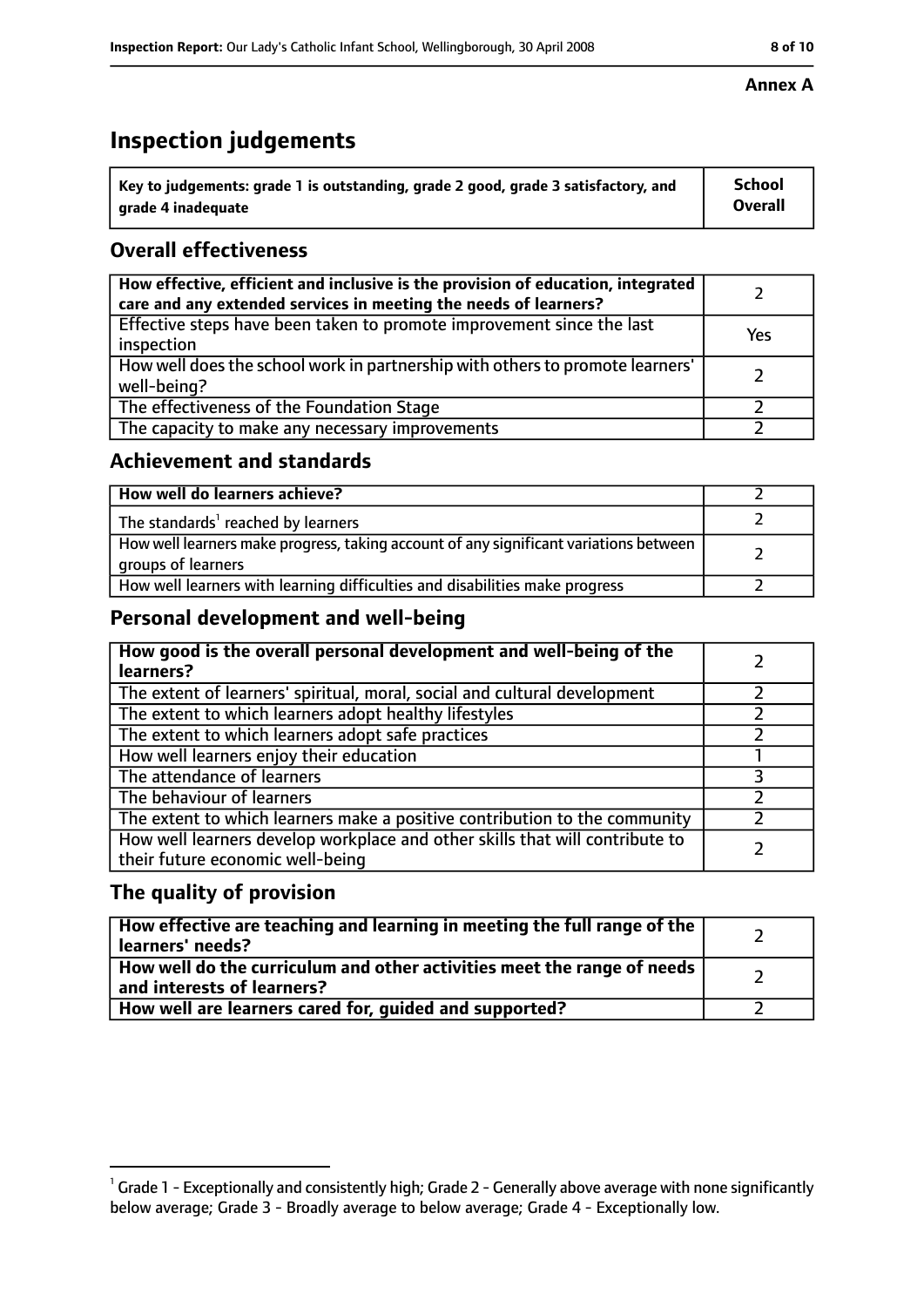#### **Annex A**

# **Leadership and management**

| How effective are leadership and management in raising achievement                                                                              |           |
|-------------------------------------------------------------------------------------------------------------------------------------------------|-----------|
| and supporting all learners?                                                                                                                    |           |
| How effectively leaders and managers at all levels set clear direction leading<br>to improvement and promote high quality of care and education |           |
| How effectively leaders and managers use challenging targets to raise standards                                                                 |           |
| The effectiveness of the school's self-evaluation                                                                                               |           |
| How well equality of opportunity is promoted and discrimination tackled so<br>that all learners achieve as well as they can                     |           |
| How effectively and efficiently resources, including staff, are deployed to<br>achieve value for money                                          | 7         |
| The extent to which governors and other supervisory boards discharge their<br>responsibilities                                                  | フ         |
| Do procedures for safequarding learners meet current government<br>requirements?                                                                | Yes       |
| Does this school require special measures?                                                                                                      | <b>No</b> |
| Does this school require a notice to improve?                                                                                                   | No        |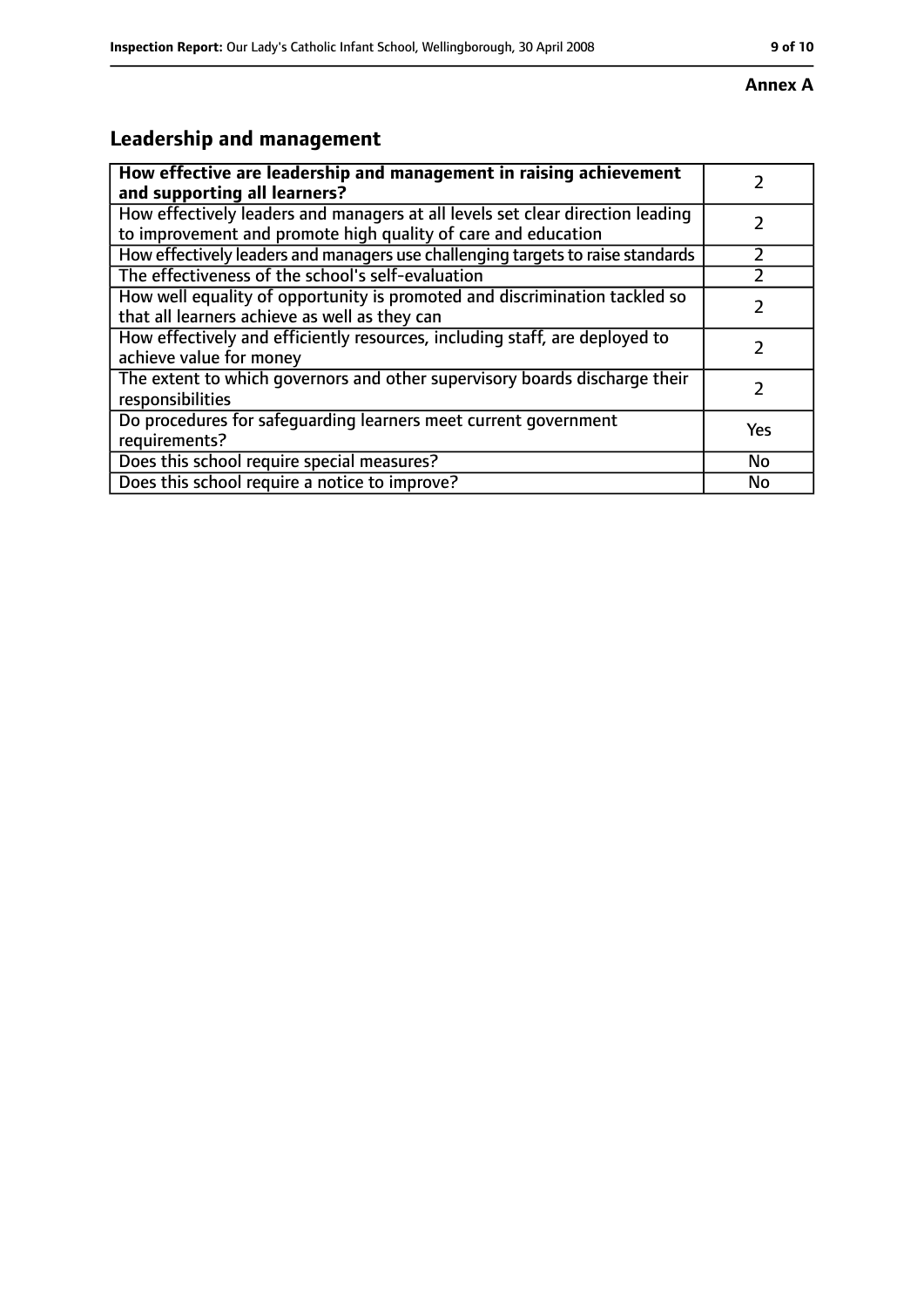# **Text from letter to pupils explaining the findings of the inspection**

1 May 2008

#### Dear Children

Inspection of Our Lady's Catholic Infant School, Wellingborough NN8 2BE

Thank you for being so friendly to me when I visited your school recently. Lots of you were keen to talk to me about why you enjoy it so much, and I can see why. It is a good school, where you are looked after extremely well. I was amazed by how many of you know the school's mission statement and the part that you can play in ensuring that everyone in the school community feels happy, safe and loved.

These are some of the other good things that are happening:

- you work hard and make good progress
- you are taught well and all the adults give you a great deal of support, particularly those of you who find your work difficult
- $\blacksquare$  you are given lots of opportunities to think about life and the world you live in
- you are learning to be responsible and caring people and to think about the needs of others as well as yourselves
- the headteacher, governors and other leaders consider carefully what is going well in school and what needs to be improved.

The two things that I have asked the adults to do to help you to do even better are:

- raise the standards of your reading, particularly for boys and those of you who find learning quite easy
- ensure that there is good practice across the school in setting targets for you to reach, and in checking how well you are doing.

You can help by continuing to have the same enthusiasm for your work that Isaw when I visited.

With best wishes Yours sincerely

Peter Callow Lead inspector